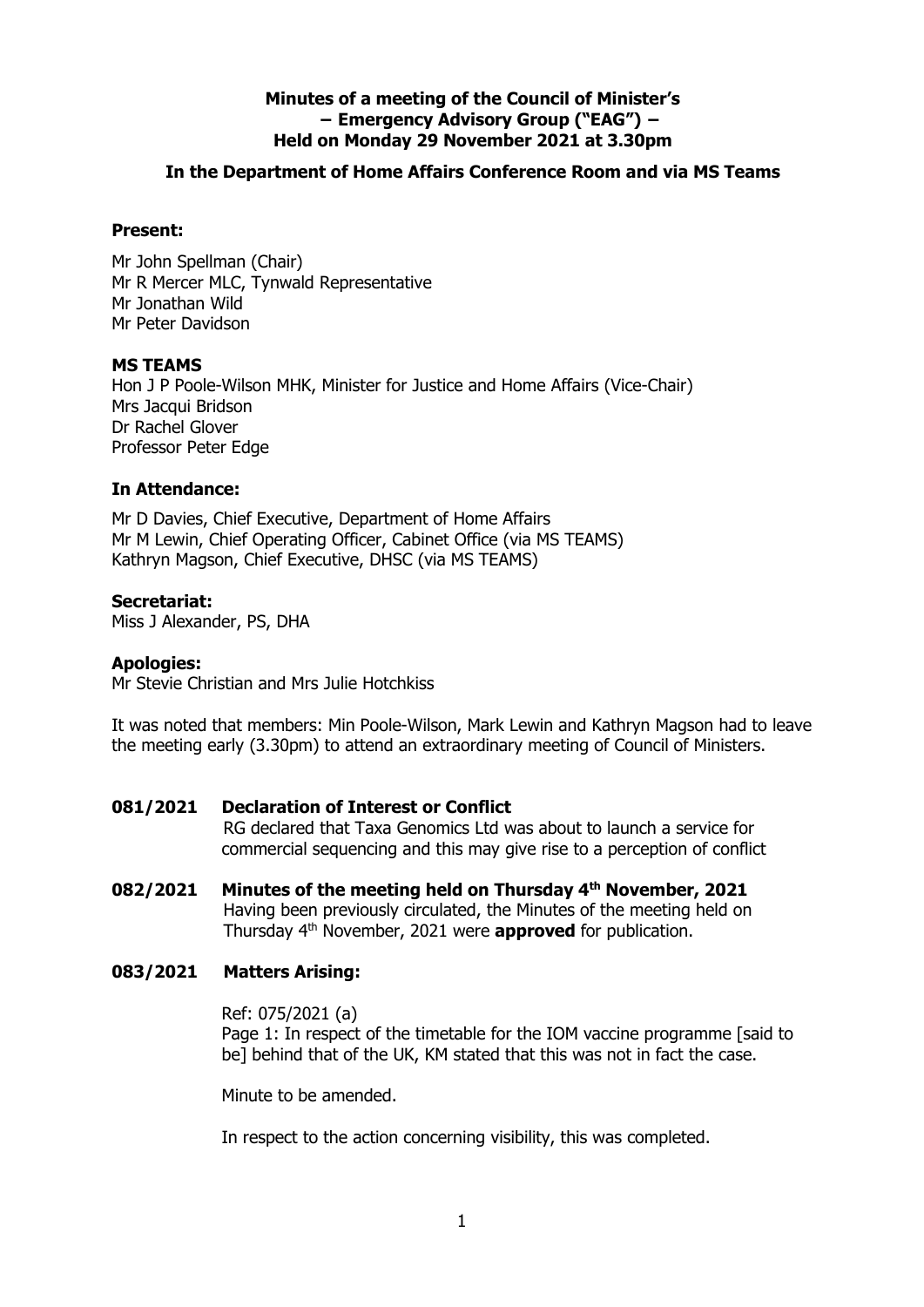Ref: 075/2021 (b) and (c) actions completed.

Ref: 075/2021 (d) Page 3: Communications Update

## Action: Peter Boxer [Executive Director, External Relations] to be invited to the next meeting of the EAG.

Mark Lewin referred to the announcement from Government on Saturday  $[27<sup>th</sup>$  November, 2021) and details are currently being finalised around communications. Waiting for details from the UK around the travel position. – The Island will replicate UK position for international travellers, those from the CTA etc. Mr Lewin then gave a summary of the current position.

Ref: 080/2021 (a) PD queried as to whether the data was available publicly. Dan Davies confirmed it was not.

Ref: 080/2021 (b) Page 6: School Data Lack of context in respect of school data. DD mentioned that in relation, an FOI request has been made. Graham Kinrade (CEO, DESC) expressed concern that without context, data may be used poorly.

Ref: 080/2021 (c) Page 6: Vaccine Wastage Rates Level of vaccine wastage discussed.

Ref: 080/2021 (d) Page 6: Long Covid – remains open. Jonathon Wild mentioned articles suggesting that having boosters may affect sufferers of long Covid.

#### Action: Raise points in respect of long Covid with the National Covid Response Group, noting the need for clarity of pathways. Footnote in advice.

Ref: 080/2021 (e) Page 6: EAG Remit EAG going forward, direction sought from Chief Minister. One brief conversation has been held in respect of the initial stages of emergency.

#### **084/2021 Current COVID Strategy Assessment**

**5.1** Dialogue with Kathryn Magson who was welcomed to the meeting.

• Observations on the Advisory Notes (from Nov) and the statement regarding UK booster 3rd vaccine programme.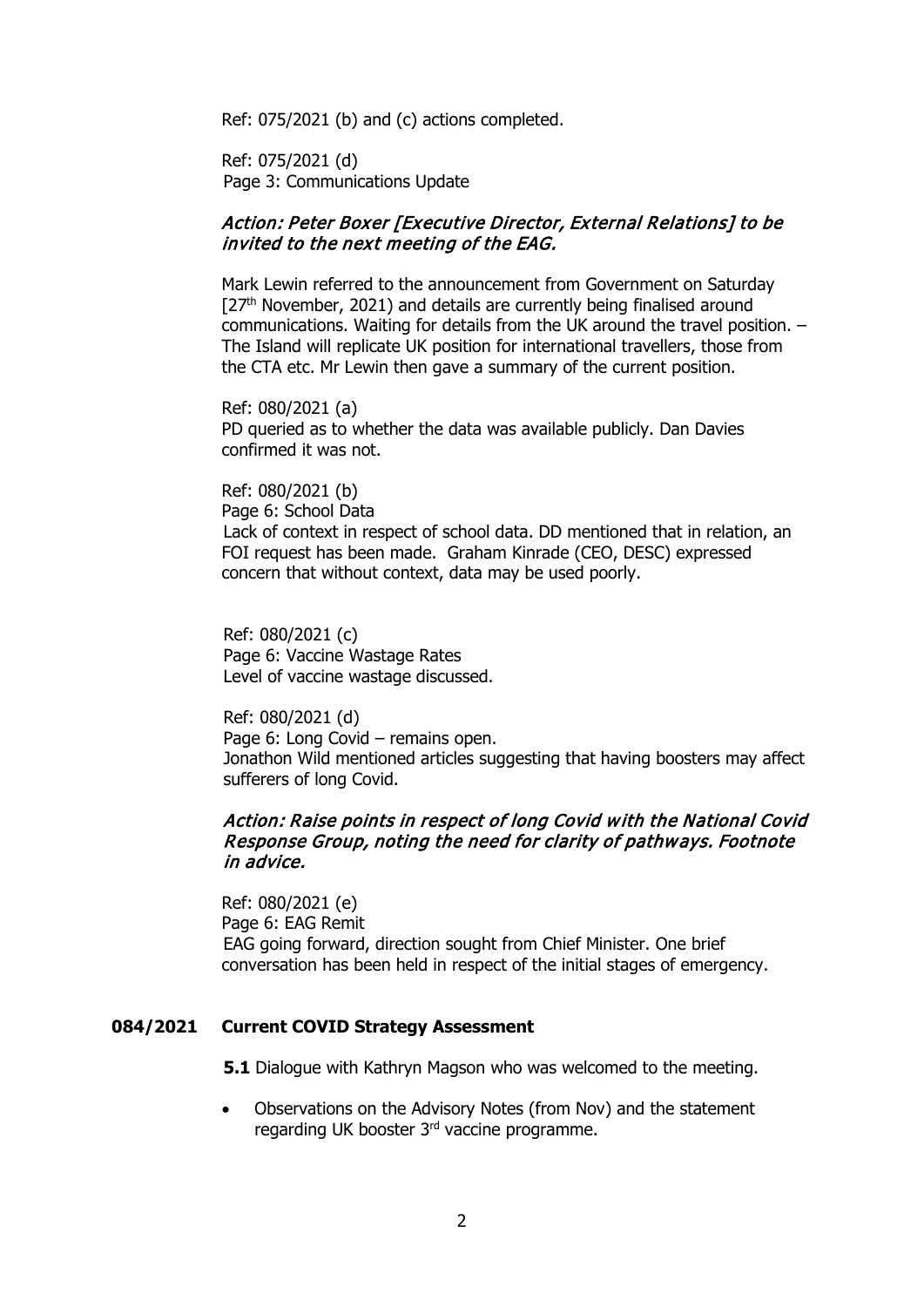- KM wished to clarify that the IOM had never lagged behind UK. The booster vaccine programme was driven by eligibility from the date of 2<sup>nd</sup> dose vac date.
- There is expectation that there will be a permanent vaccination unit and team for the future.
- Change of JCVI advice is often received late and therefore it is difficult to plan.
- The main issues of delay are around 'did not attend' (DNA), and more communication is needed in this regard.
- KM responded that Manx Care absolutely continues to communicate  $$ tweeting, via newspapers, social media etc. It is agreed that there is more to be done in schools and this will form part of discussions.
- At the weekend, booster vaccines were extended to over 18yrs. But still in age order. In addition  $16yrs - 18yrs$  brought forward;  $12yrs - 17yrs$ and 5yrs-7yrs offered single dose in the at-risk groups. Booster moved forward from 6 months interval between  $1<sup>st</sup>$  and  $2<sup>nd</sup>$  doses reduced to 3 months which means there will be 43,000 people eligible for the booster. This is an enormous undertaking and a huge resource issue. Planning is going forward yesterday (Sunday 28<sup>th</sup> November) and today. It is hoped that 20,000 people will be vaccinated before Christmas, if possible. To achieve this, resources will be diverted from elsewhere, therefore other services may be delayed.
- 74% is current uptake; expect people to come forward, bearing in mind weekend news.
- The Chair asked about the response to the 'no show' issue, as Jonathan Wild had raised it. KM responded that it the numbers not attending their appointments was higher than the figure for primary doses and this was due to a mixture of reasons. The appointments are sent out 2-3 weeks in advance but a lot of people still do not show up without giving any notice. Consequently, the wastage is higher. The data shows that the wastage for the Primary vaccine rollout was less than 1%, and has risen to 5% for boosters. The health service mitigate as best as they can. Now the product can be held for 28 days (slightly longer than previously). DNA are higher on Moderna days, possibly due to concerns about the vaccine and the relatively greater popularity of Pfizer.

Questions:

- Peter Davidson expressed his congratulations to KM and the Covid Teams. Please pass on thanks.
- Can this committee help in terms of increasing staff numbers? KM stated currently can't use non-medical registered staff. More people to be seconded to the team. The Government will send out a further staff appeal, internally.
- Mark Lewin asked about the PCR testing capacity. KM stated additional capacity to be looked at. Currently capacity is 800 per day. DHSC considering outsourcing. KM reminded group that Pathology lab also carries out other testing functions,
- Jackie Bridson asked that further advice be provided to event organisers. Dr Glover commented that the volume of PCR testing i.e. 800 could be improved by automation.